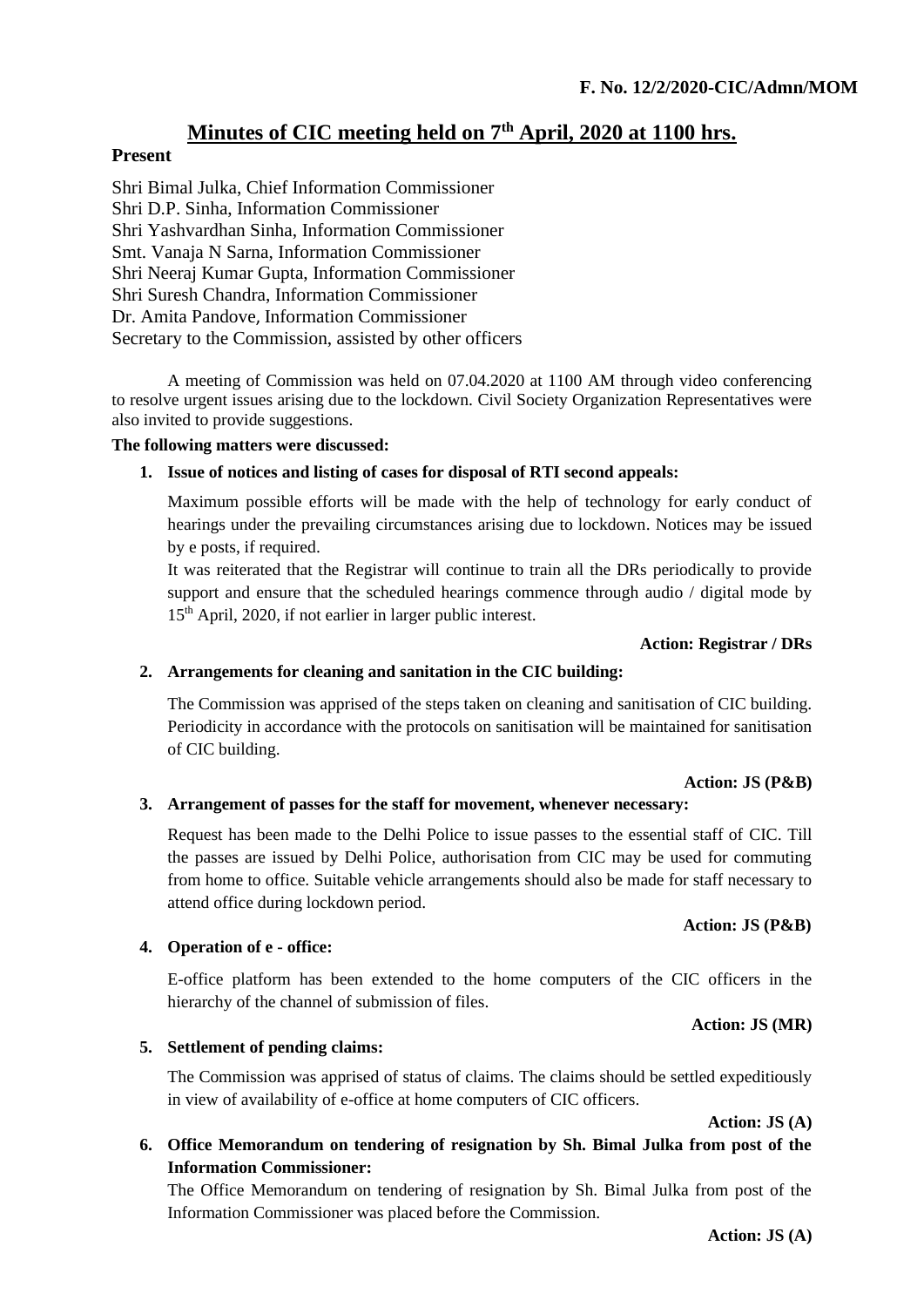#### **7. Interaction with Civil Society Representatives**:

Commission held an interaction with CSO representatives to apprise them of the preparedness of the Commission in resuming hearings after the lockdown period. Specific suggestions were sought in this regard. The CSOs emphasised the need for proactive disclosures under section 4 of the RTI Act by various Government Departments especially concerning issues relating to health, sanitation & water supply, public distribution system, pay and pensions, relief package by the Finance Ministry and clarity in its implementation guidelines for resuming construction activities & measures to deal with the unorganized sector/life and liberty issues/measures to attain higher levels of transparency in these challenging times. It was suggested that the new technological tools be utilised appropriately for the ease and convenience of all concerned. Extensive publicity may be carried out through various media platforms for the benefit of public at large by the concerned Departments. Details of the interaction are annexed.

#### **8. Any other matter:**

- (i) Steps may be initiated for waiver of lockdown period from the stipulated timelines for CPIO, FAA and second appeal under the RTI Act.
- (ii) Commission may issue advisory to all Ministries / Departments for proactive *suo motu* disclosures under section 4 of the RTI Act during the lockdown period to remove all ambiguities in the access to essential services ( food, shelter, water, medical, sanitation, etc.) to the citizens.
- (iii) Next meeting of the Commission may be held at 11 AM on 10.04.2020.

**Action: JS (Law)**

 (Rahul Rastogi) Joint Secretary (Admn.) 07.04.2020

To

- 1. PPS to Chief Information Commissioner (BJ)
- 2. PPS to Information Commissioner (DP)
- 3. PPS to Information Commissioner (YS)
- 4. PPS to Information Commissioner (VN)
- 5. PPS to Information Commissioner (NG)
- 6. PPS to Information Commissioner (SC)
- 7. PPS to Information Commissioner (AP)
- 8. PPS to Secretary/PS to Additional Secretary

Copy also to:

- 1. JS (P&B)/ JS (MR) / JS (Law)/Registrar (Consultant)
- 2. Shri Sushil Kumar, DS (Admn)
- 3. Shri S.K. Rabbani, DS (Gen. Admn)
- 4. Shri K.A. Talwar, DS (CR-I)
- 5. Shri U.C. Joshi, DS (Law)
- 6. Shri R.S. Murthy, Consultant
- 7. Shri S.C. Sharma, Consultant
- 8. Shri R.P. Grover, Consultant
- 9. Shri Baljit Singh Kasana, Consultant
- 10. Shri H.P. Sen, Consultant
- 11. Shri K.L. Das, Consultant
- 12. Shri A.K. Assija, Consultant

 (Rahul Rastogi) Joint Secretary (Admn.) 07.04.2020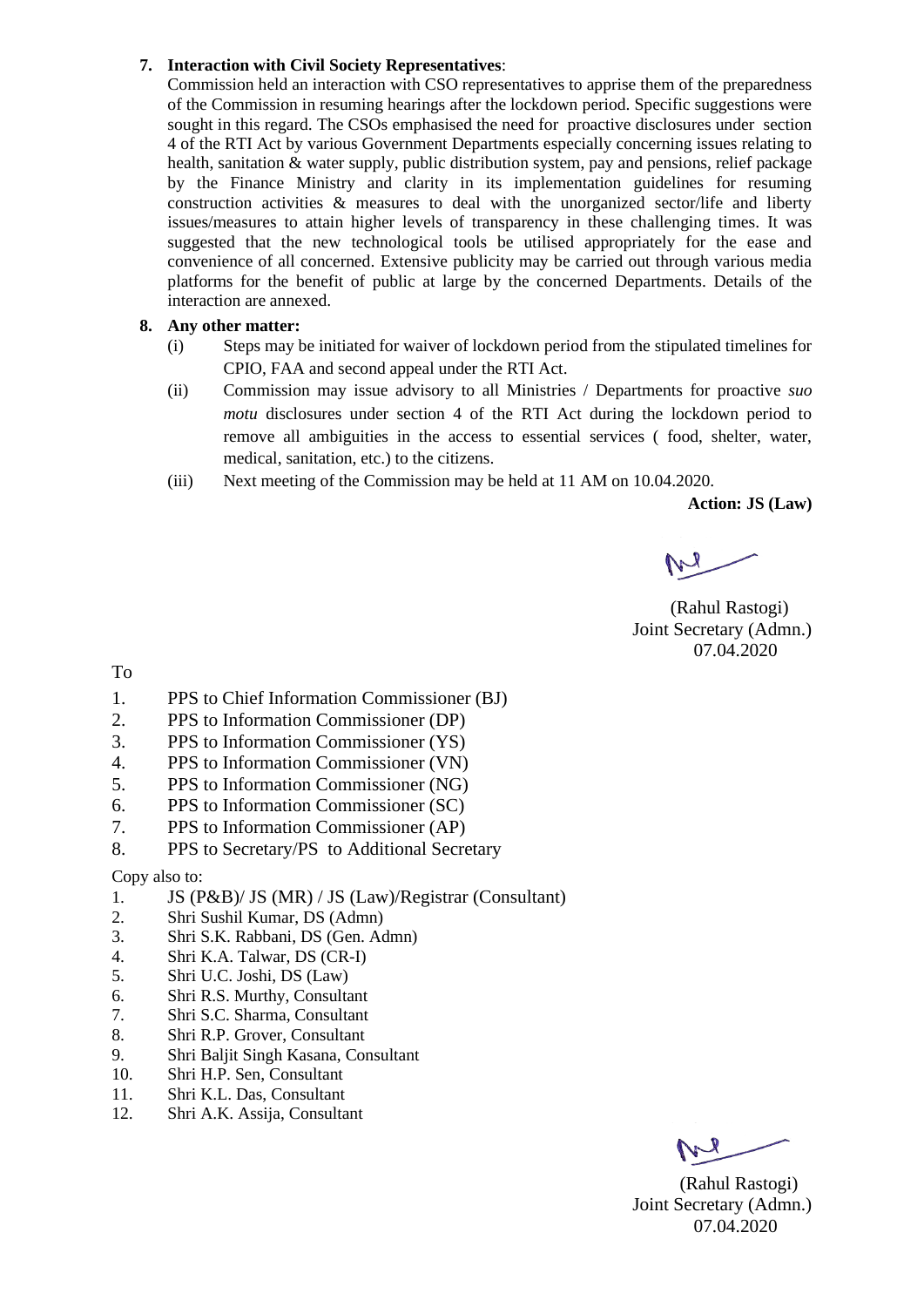#### **Annexure**

#### **Record of discussions with Civil Society Organizations during the video conference meeting with the CIC on 07.04.2020 at 1100 hrs.**

Participants from the Civil Society Organizations

- 1 Ms Anjali Bhardwaj
- 2 Mr Venkatesh Nayak
- 3 Mr Subhash Chandra Agrawal
- 4 Commodore Lokesh Batra (Retd.)

Summary of the suggestions/observations of Representatives of Civil Society Organizations are as follows:

#### **Ms Anjali Bhardwaj**

- 1. She suggested that during this time of crisis, information is the need of the hour. *Suo moto* disclosure of information (under Section 4 of RTI Act 2005) especially with respect to the essential services like food, water, health sanitation though has been available on website, may be given a wider publicity through display on walls, radio etc. so as to reach the common man.
- 2. Prioritization of hearing of appeals and providing of information by the Public Authorities be taken up, especially of essential services.

#### **Mr Venkatesh Nayak**

- 1. He congratulated CIC for having invited him to discuss and offer suggestions to strengthen the Commission's efforts on RTI implementation during the lockdown period.
- 2. Proactive disclosure would be the most important tool to be adopted by the Ministries.
- 3. By giving an example of the Finance Ministry's Jan Dhan Yojana scheme which is available on the website, he suggested that the Ministries should share the information in the local language and through means that the information can reach the local people, i.e. radio, TV, print media, advertisement, etc. CIC may consider issuing advisory to various Ministries.
- 4. ICMR was providing information on website on issues related to COVID19. However, they have now been asked to submit information to public only through Health Ministry. There is a possibility of spread of fake news for which Government has issued advisory. Some countries have suspended providing information, so CIC should try and see that this does not happen in India, since the transparency element is important during these times to keep up the people's confidence.

#### **Mr Subhash Chandra Agrawal**

- 1. He suggested that provisions under section 4 of RTI need to be largely followed to help unorganized sector to get information of the benefits being provided by Government to them.
- 2. All have to comply with the various directions issued during lockdown, but this period can be used to work in a disciplined way to try and dispose of the cases within one year since justice delayed amounts to justice denied.
- 3. He felt that disposing of cases through access of link may not be possible in all cases since the petitioners do not upload all information, and the CPIO do not have access to the files linked to the information being given during this period of lockdown.